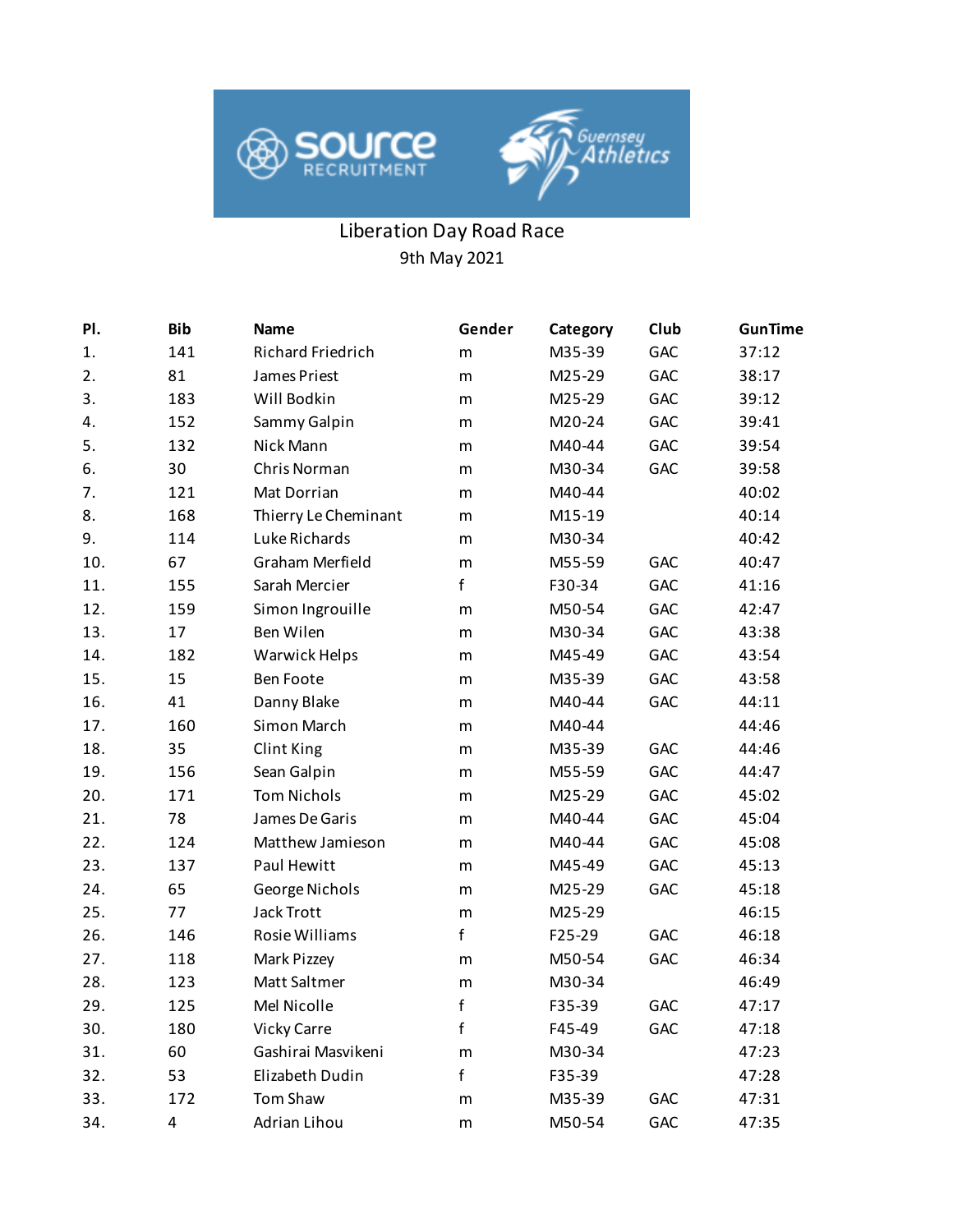| 35. | 3            | Adam Grogan            | m            | M35-39 |            | 47:41 |
|-----|--------------|------------------------|--------------|--------|------------|-------|
| 36. | 153          | Samuel Goddard         | m            | M15-19 | GAC        | 48:07 |
| 37. | 178          | Vanessa King           | $\mathbf{f}$ | F30-34 | <b>GAC</b> | 48:18 |
| 38. | 158          | Shane Gaudion          | m            | M45-49 |            | 48:43 |
| 39. | 83           | Jamie O Connor         | m            | M40-44 | GAC        | 49:03 |
| 40. | 29           | Chris Kilzer           | m            | M50-54 |            | 49:05 |
| 41. | 97           | Jon Sexton             | m            | M45-49 | GAC        | 49:14 |
| 42. | 164          | <b>Stuart Le Noury</b> | m            | M35-39 | GAC        | 49:18 |
| 43. | 48           | Derek Beatty           | m            | M40-44 |            | 49:20 |
| 44. | 92           | Joe Le Page            | m            | M25-29 | GAC        | 49:27 |
| 45. | 11           | Andrew Zabiela         | m            | M35-39 | GAC        | 49:29 |
| 46. | 131          | Nathan Ward            | m            | M40-44 | GAC        | 49:31 |
| 47. | 162          | Steve Smith            | m            | M50-54 | GAC        | 49:35 |
| 48. | 145          | <b>Rick Martin</b>     | m            | M45-49 |            | 50:00 |
| 49. | 26           | Chloe Truffitt         | f            | F25-29 |            | 50:03 |
| 50. | 165          | Summer Woodhead        | f            | F15-19 | GAC        | 50:05 |
| 51. | 5            | Alex Sexton            | m            | M15-19 |            | 50:16 |
| 52. | 154          | Sarah Eagles           | f            | F40-44 |            | 50:25 |
| 53. | 127          | Michael Way            | m            | M50-54 | GAC        | 50:30 |
| 54. | 98           | Jordan Smith           | m            | M30-34 |            | 50:53 |
| 55. | $\mathbf{1}$ | Abbie Swain            | $\mathsf{f}$ | F30-34 | GAC        | 50:59 |
| 56. | 38           | Craig Allen            | m            | M45-49 | GAC        | 51:06 |
| 57. | 122          | Mathew Le Huray        | m            | M45-49 |            | 51:07 |
| 58. | 42           | Darren Pipet           | m            | M40-44 | GAC        | 51:35 |
| 59. | 134          | Nicole Petit           | f            | F25-29 | GAC        | 51:35 |
| 60. | 16           | Ben O'Brien            | m            | M35-39 |            | 51:48 |
| 61. | 40           | Dan Brehaut            | m            | M45-49 |            | 51:56 |
| 62. | 184          | Michael Haimes         | m            | M25-29 |            | 52:03 |
| 63. | 20           | <b>Brett Bewey</b>     | m            | M40-44 | GAC        | 52:04 |
| 64. | 194          | Sophie Cowley          | f            | F20-24 |            | 52:06 |
| 65. | 75           | lan Taylor             | m            | M50-54 | GAC        | 52:09 |
| 66. | 14           | <b>Barrie Duerden</b>  | m            | M55-59 |            | 52:09 |
| 67. | 193          | Kevin Trump            | m            | M55-59 |            | 52:11 |
| 68. | 70           | Hannah Fitchet         | f            | F25-29 | <b>GAC</b> | 52:23 |
| 69. | 18           | <b>Benedict Hannah</b> | m            | M25-29 |            | 52:32 |
| 70. | 129          | Michel Davy            | m            | M45-49 |            | 52:40 |
| 71. | 128          | Michaela Gallienne     | f            | F50-54 |            | 52:46 |
| 72. | 61           | Gavin St Pier          | m            | M50-54 |            | 53:04 |
| 73. | 170          | Tom Fotheringham       | m            | M40-44 |            | 53:13 |
| 74. | 93           | Joe Truelove           | m            | M45-49 |            | 53:37 |
| 75. | 143          | <b>Rick Frolich</b>    | m            | M55-59 |            | 53:47 |
| 76. | 109          | Larry Hughes           | m            | M55-59 |            | 53:48 |
| 77. | 39           | <b>Craig Collins</b>   | m            | M35-39 | GAC        | 53:54 |
| 78. | 110          | Laura Cornelius        | f            | F25-29 |            | 54:18 |
| 79. | 50           | Dewi Clatworthy        | $\mathsf f$  | F30-34 |            | 54:23 |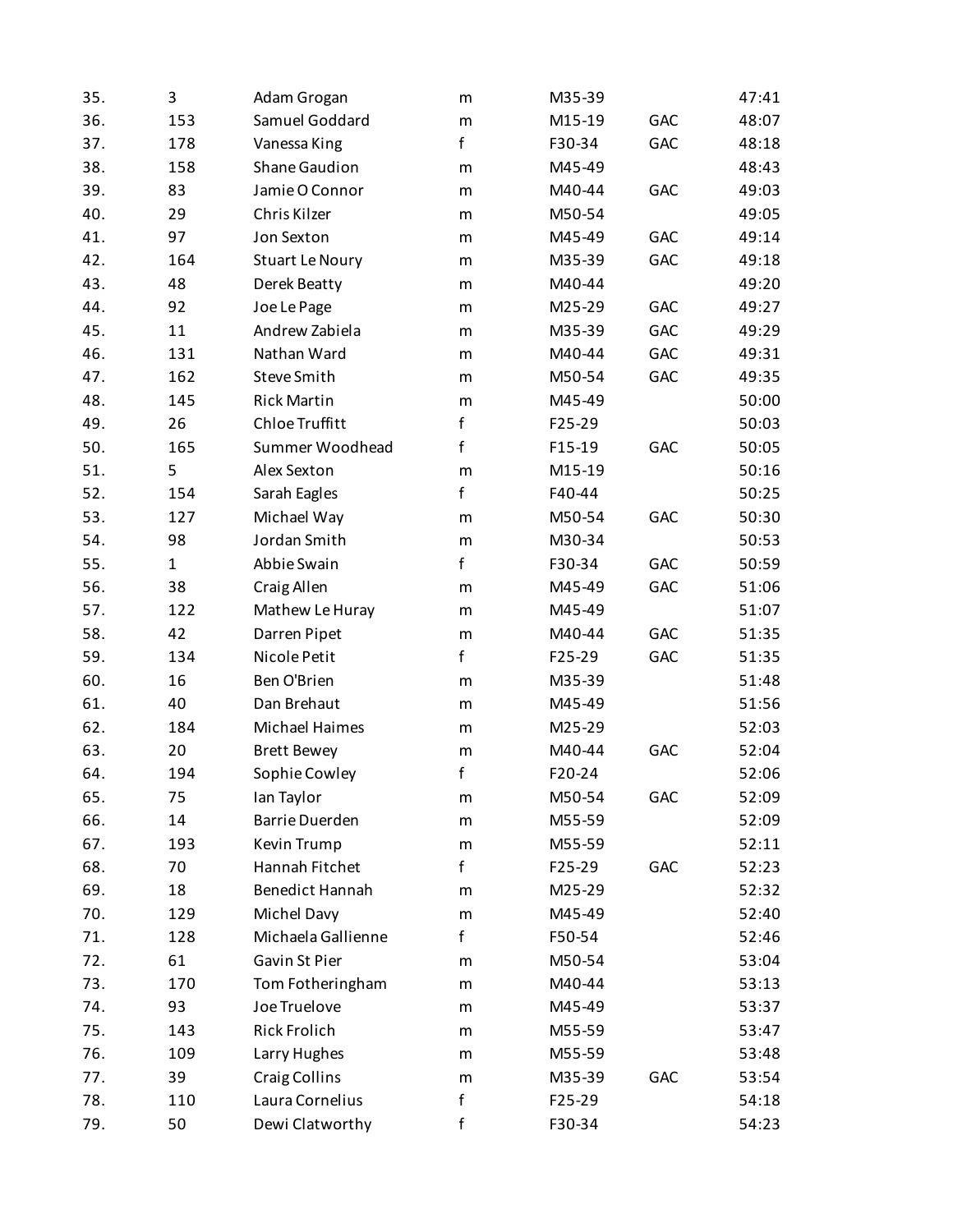| 80.  | 85  | Jay Smith               | m           | M20-24 |            | 54:41   |
|------|-----|-------------------------|-------------|--------|------------|---------|
| 81.  | 181 | Victoria Hardy          | f           | F20-24 |            | 54:52   |
| 82.  | 28  | Chris Dorey             | m           | M65-69 | GAC        | 54:53   |
| 83.  | 101 | Karen Farman            | f           | F45-49 |            | 54:54   |
| 84.  | 63  | Gemma Le Sauvage        | f           | F40-44 | <b>GAC</b> | 55:05   |
| 85.  | 47  | Debbie Barton           | $\mathsf f$ | F35-39 |            | 55:11   |
| 86.  | 88  | Jemma Field             | $\mathsf f$ | F40-44 |            | 55:27   |
| 87.  | 76  | Itayi Chibaya           | m           | M30-34 |            | 55:37   |
| 88.  | 119 | <b>Martin Mcdermott</b> | ${\sf m}$   | M50-54 |            | 55:37   |
| 89.  | 73  | Helen Sinclair          | f           | F25-29 |            | 55:41   |
| 90.  | 103 | Katrina Rowe            | $\mathsf f$ | F40-44 |            | 55:42   |
| 91.  | 45  | Dave Watson             | m           | M50-54 |            | 55:49   |
| 92.  | 84  | Jamy Petit              | f           | F35-39 |            | 56:25   |
| 93.  | 89  | Jez Le Tissier          | m           | M50-54 |            | 56:31   |
| 94.  | 10  | Andrew Sexton           | m           | M45-49 |            | 56:46   |
| 95.  | 148 | Ruairi Harnden          | ${\sf m}$   | M25-29 | GAC        | 57:19   |
| 96.  | 87  | Jeanne Tønnes Svejstrup | f           | F45-49 |            | 57:26   |
| 97.  | 195 | <b>Stuart Nicolle</b>   | m           | M60-64 |            | 57:37   |
| 98.  | 174 | <b>Tony King</b>        | m           | M50-54 |            | 57:49   |
| 99.  | 79  | James Lawrence          | m           | M50-54 |            | 57:49   |
| 100. | 186 | Leon Wood               | ${\sf m}$   | M50-54 |            | 57:50   |
| 101. | 62  | Gemma Fletcher          | f           | F35-39 |            | 57:58   |
| 102. | 31  | Chris O'Neil            | m           | M25-29 |            | 58:01   |
| 103. | 44  | Dave Trow               | m           | M55-59 |            | 58:11   |
| 104. | 21  | <b>Brian Aplin</b>      | m           | M15-19 |            | 58:27   |
| 105. | 68  | <b>Greg Harvey</b>      | m           | M65-69 |            | 58:51   |
| 106. | 161 | Stephanie Clarke        | f           | F30-34 |            | 58:59   |
| 107. | 136 | Paul Domaille           | ${\sf m}$   | M55-59 | GAC        | 58:59   |
| 108. | 58  | <b>Fiona Gardiner</b>   | f           | F50-54 |            | 59:02   |
| 109. | 59  | Gareth Ashmead          | m           | M55-59 |            | 59:09   |
| 110. | 95  | John Philippe           | m           | M45-49 |            | 59:40   |
| 111. | 175 | <b>Tony Veillard</b>    | m           | M50-54 | GAC        | 59:52   |
| 112. | 57  | Evelien Harrison        | f           | F40-44 |            | 1:00:15 |
| 113. | 169 | Tim Casey               | m           | M50-54 |            | 1:00:15 |
| 114. | 23  | Carol Lanyon            | f           | F35-39 |            | 1:00:25 |
| 115. | 52  | Eleanore Gould          | f           | F35-39 |            | 1:00:40 |
| 116. | 116 | Mark Stockreiter        | m           | M45-49 |            | 1:00:47 |
| 117. | 71  | Hannah Pilmanis         | f           | F30-34 |            | 1:00:54 |
| 118. | 133 | Nicky Mills             | $\mathsf f$ | F40-44 |            | 1:01:14 |
| 119. | 179 | Vicki Joyce             | f           | F45-49 | GAC        | 1:01:18 |
| 120. | 91  | Joe Armstrong           | m           | M30-34 |            | 1:01:50 |
| 121. | 69  | Gregory Josey           | ${\sf m}$   | M50-54 | GAC        | 1:01:54 |
| 122. | 105 | Kelly Gaudion           | f           | F40-44 |            | 1:01:57 |
| 123. | 151 | Sam Shires              | m           | M45-49 | GAC        | 1:02:11 |
| 124. | 166 | <b>Tania Shires</b>     | $\mathsf f$ | F45-49 | GAC        | 1:02:11 |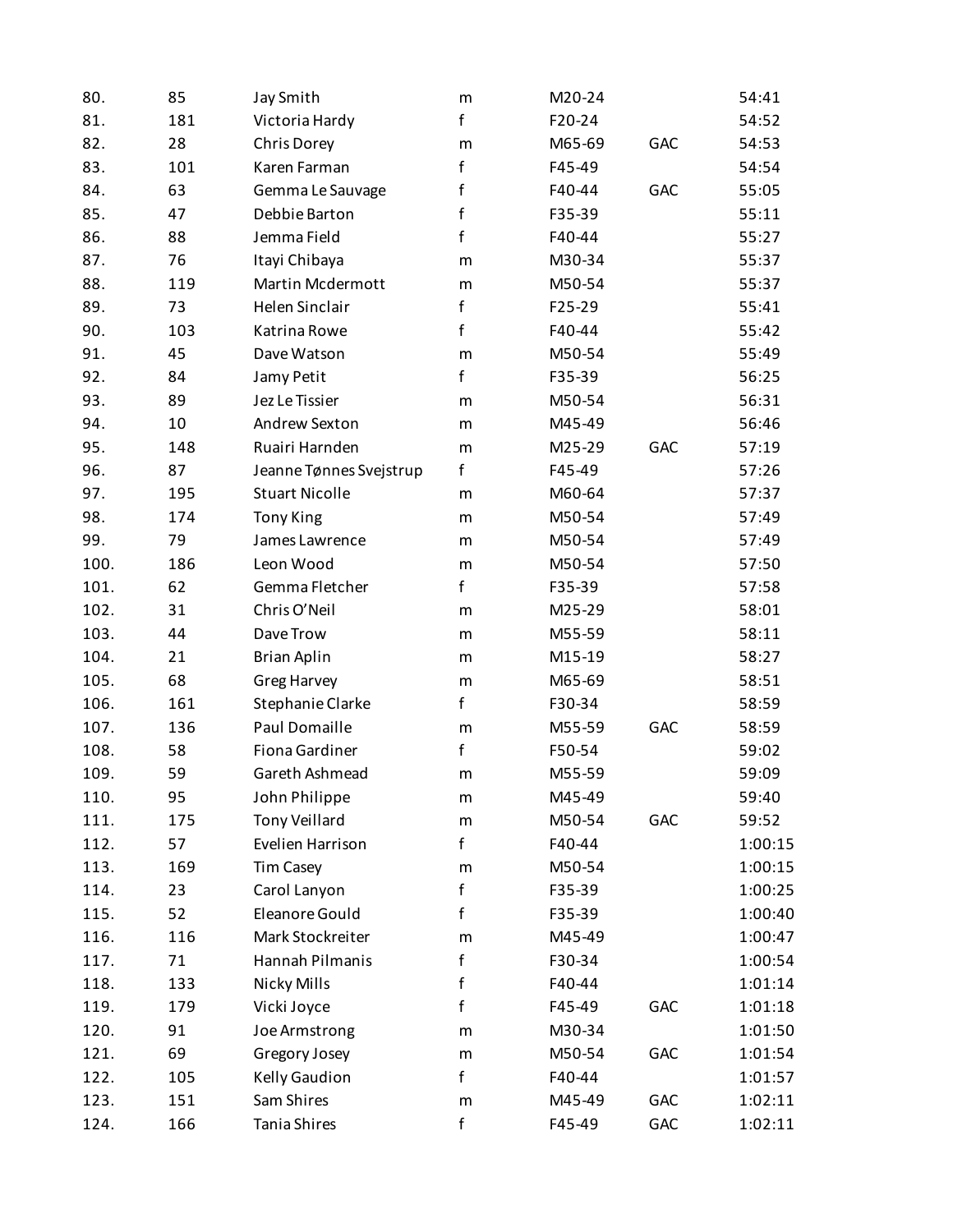| 125. | 104 | Keith Flanagan          | m            | M55-59 |            | 1:02:13 |
|------|-----|-------------------------|--------------|--------|------------|---------|
| 126. | 96  | Jon Coyde               | ${\sf m}$    | M45-49 |            | 1:02:24 |
| 127. | 196 | Sarah Smith             | f            |        |            | 1:02:54 |
| 128. | 185 | Maiciej Dudziak         | m            | M30-34 |            | 1:03:13 |
| 129. | 111 | <b>Lily Prus</b>        | $\mathbf f$  | F25-29 |            | 1:03:15 |
| 130. | 100 | Julia Martin            | f            | F40-44 |            | 1:03:45 |
| 131. | 49  | Des Gorman              | m            | M50-54 | <b>GAC</b> | 1:03:46 |
| 132. | 80  | James Maguire           | m            | M65-69 | <b>GAC</b> | 1:04:07 |
| 133. | 6   | Alison Gavey            | $\mathbf f$  | F50-54 | GAC        | 1:04:08 |
| 134. | 9   | Amanda Crowther-Martel  | f            | F45-49 |            | 1:04:12 |
| 135. | 32  | Chris Walker            | m            | M50-54 |            | 1:04:25 |
| 136. | 176 | <b>Tracy Walker</b>     | f            | F50-54 |            | 1:04:25 |
| 137. | 94  | John Bishop             | m            | M65-69 |            | 1:05:12 |
| 138. | 192 | John Cooper             | m            |        |            | 1:05:14 |
| 139. | 140 | <b>Reece Hicks</b>      | m            | M25-29 |            | 1:05:21 |
| 140. | 112 | Lindy Holland           | f            | F25-29 |            | 1:05:23 |
| 141. | 190 | Robert Lovett           | m            | M30-34 |            | 1:05:23 |
| 142. | 36  | Colleen Irven           | f            | F50-54 |            | 1:06:05 |
| 143. | 189 | Anne-Marie Sheffer      | $\mathsf f$  | F40-44 |            | 1:06:13 |
| 144. | 7   | Alison Sehmi            | $\mathsf f$  | F50-54 |            | 1:06:41 |
| 145. | 157 | Serena Ace-Hopkins      | $\mathsf f$  | F35-39 |            | 1:07:21 |
| 146. | 102 | Karyn Norman            | $\mathsf f$  | F50-54 |            | 1:07:23 |
| 147. | 54  | Ellie Marsh             | $\mathsf f$  | F30-34 |            | 1:07:35 |
| 148. | 149 | Sabine Haberland        | $\mathsf f$  | F35-39 |            | 1:07:37 |
| 149. | 120 | Mary Bate               | $\mathbf f$  | F45-49 |            | 1:07:45 |
| 150. | 64  | Gemma Watson            | f            | F40-44 |            | 1:07:48 |
| 151. | 107 | Kris Kirk               | m            | M35-39 |            | 1:08:05 |
| 152. | 191 | David MacNab            | m            | M40-44 |            | 1:08:08 |
| 153. | 8   | Alun Williams           | m            | M60-64 | <b>GAC</b> | 1:08:35 |
| 154. | 142 | <b>Richard Tostevin</b> | m            | M60-64 |            | 1:09:03 |
| 155. | 167 | Terry Harnden           | m            | M60-64 | GAC        | 1:09:28 |
| 156. | 51  | Diane Shaw              | f            | F50-54 |            | 1:10:10 |
| 157. | 13  | Annie Ashmead           | f            | F55-59 |            | 1:10:13 |
| 158. | 33  | Christine Maguire       | f            | F60-64 |            | 1:10:15 |
| 159. | 106 | <b>Kirsty Mauger</b>    | $\mathsf f$  | F30-34 |            | 1:10:49 |
| 160. | 24  | Carol Le Carpentier     | f            | F55-59 |            | 1:11:00 |
| 161. | 150 | Sam Ingrouille          | $\mathsf f$  | F50-54 | GAC        | 1:11:19 |
| 162. | 90  | Jo Farrell              | $\mathsf{f}$ | F50-54 |            | 1:11:30 |
| 163. | 135 | Nina Mattinson          | f            | F40-44 |            | 1:11:31 |
| 164. | 115 | Marie Donnelly          | f            | F45-49 |            | 1:11:33 |
| 165. | 12  | Andy Bodsworth          | m            | M45-49 |            | 1:11:48 |
| 166. | 55  | Emma Renouf             | f            | F30-34 |            | 1:11:54 |
| 167. | 108 | Kylie Brouard           | $\mathsf f$  | F30-34 |            | 1:11:54 |
| 168. | 56  | Emma Shearer            | f            | F45-49 | GAC        | 1:14:45 |
| 169. | 138 | Paula Gaudion           | f            | F65-69 |            | 1:15:05 |